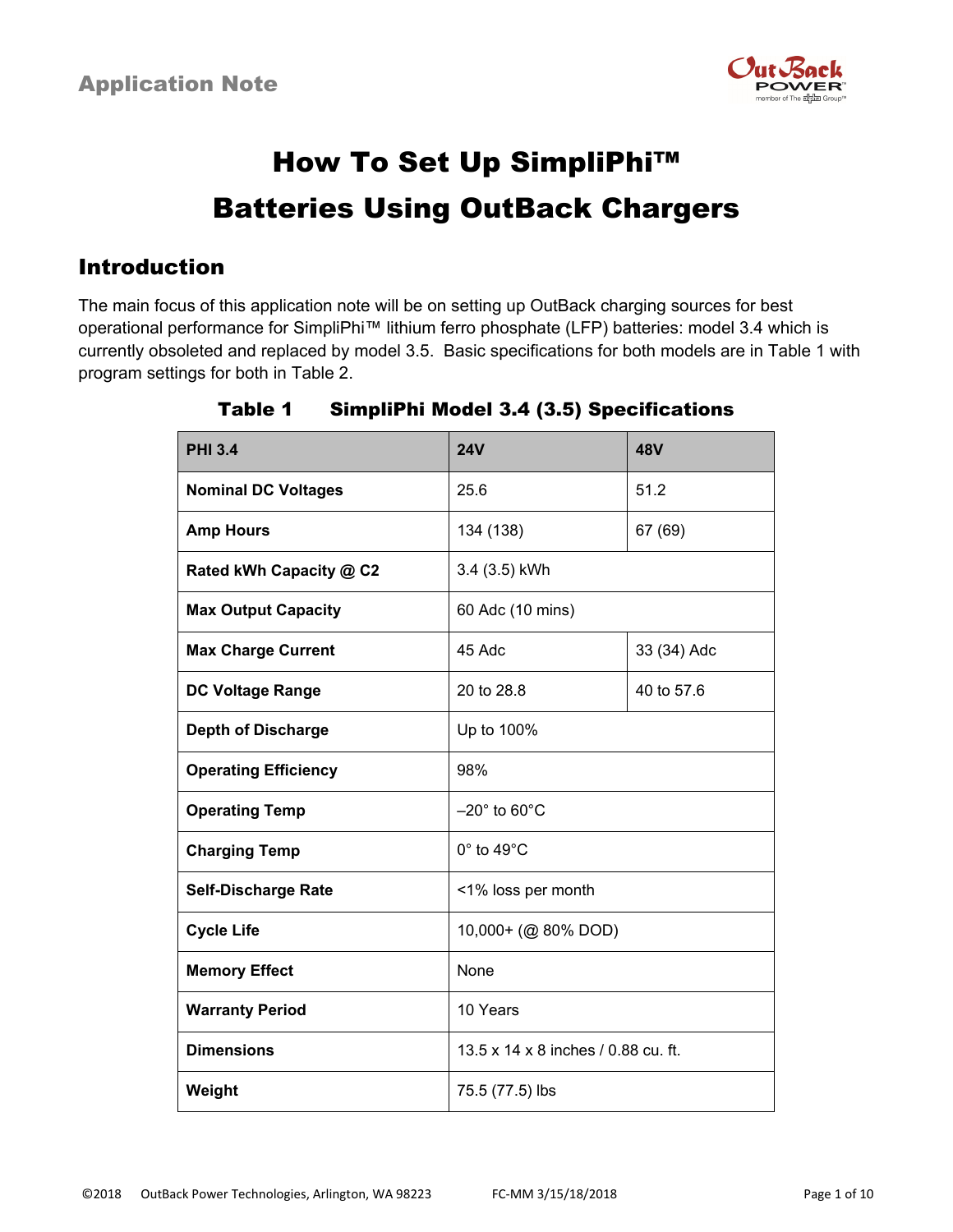

### Table 2 Program Settings for SimpliPhi Model 3.4 (3.5), 24V / 48V

| <b>INVERTER</b>             | 80% DoD, 10k cycles                                                              | 90% DoD, 5k cycles    | 100% DoD, 3.5k |  |
|-----------------------------|----------------------------------------------------------------------------------|-----------------------|----------------|--|
| Absorb Voltage and Time     | 27.8 / 55.4, 0.1 hour<br>28.4 / 57.2, 0.1 hour                                   |                       |                |  |
| Float Voltage and Time      | $27/54$ (default), Time = $0 =$ Disable                                          |                       |                |  |
| Re-Float Voltage            | 25 / 50 (Disabled, leave at default)                                             |                       |                |  |
| Re-Bulk Voltage             | 25.3 / 50.6                                                                      |                       |                |  |
| <b>AC Input Mode</b>        | Grid Tied (default, adjust as needed)                                            |                       |                |  |
| SellRE (Offset) Voltage     | 26 / 52 (default)                                                                |                       |                |  |
| AC Charger Limit in AC      | 24V = 5A @ 240V, or 10A @ 120V<br>48V = 7A @ 240V, or 14A @ 120V                 |                       |                |  |
| Low Battery Cut-Out Voltage | 25.1/50.2                                                                        | 24.8 / 49.6           | 24 / 48        |  |
| Low Battery Cut-In Voltage  | 26/52                                                                            |                       |                |  |
| <b>CHARGE CONTROLLER</b>    |                                                                                  |                       |                |  |
| Absorb Voltage and Time     | 28 / 56, 0.1 hour                                                                | 28.8 / 57.6, 0.1 hour |                |  |
| <b>Float Voltage</b>        | 27 / 54 (Default)                                                                |                       |                |  |
| <b>Rebulk Voltage</b>       | 25.3 / 50.6                                                                      |                       |                |  |
| <b>DC Current Limit</b>     | 45 / 33 (34) Use full 80A only for multiple batteries - see Tips and Precautions |                       |                |  |
| Absorb End Amps             | 0                                                                                |                       |                |  |
| <b>FLEXnet DC (FN-DC)</b>   |                                                                                  |                       |                |  |
| FN-DC Battery Ah            | 140 / 70 (see Tips & Precautions)                                                |                       |                |  |
| FN-DC Charge Voltage        | 27.6 / 55.2                                                                      | 28.2 / 57.0           |                |  |
| FN-DC Charged Return        | 8A / 4A                                                                          |                       |                |  |
| FN-DC Battery Charge        | 98%                                                                              |                       |                |  |
| FN-DC Relay Invert Logic    | No (see Tips & Precautions for applications requiring FN-DC Relay)               |                       |                |  |
| <b>FN-DC Relay Voltage</b>  | High = 53 (26.5 for 24V system) Low = 49.6 (28.8 for 24V system)                 |                       |                |  |
| FN-DC Relay SOC High/Low    | SOC High = $0\%$ SOC Low = $0\%$                                                 |                       |                |  |
| FN-DC Relay Delay           | $High = 1, Low = 0$                                                              |                       |                |  |
| <b>MATE3 / MATE3s</b>       |                                                                                  |                       |                |  |
| <b>FLEXnet DC Advanced</b>  | Low SOC Warning = 20%                                                            |                       |                |  |
| <b>FLEXnet DC Advanced</b>  | Critical SOC Warning = 10%                                                       |                       |                |  |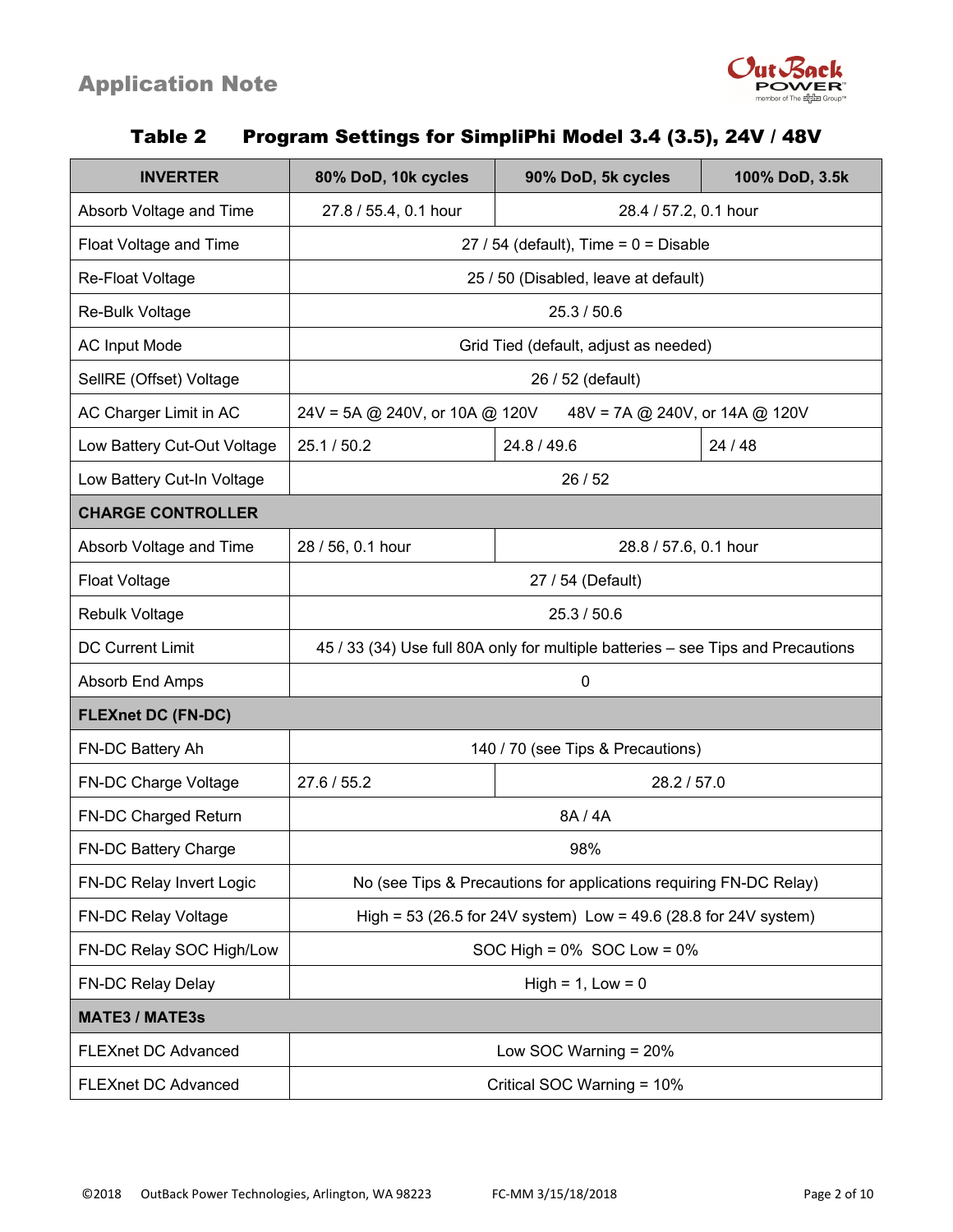

# OutBack Inverter and Charge Controller Charging Setup Procedure

The SimpliPhi batteries have a very fast current dropoff when the *Absorb* voltage target is met. This can be problematic, as when the SimipliPhi batteries are full, the current drops to nearly zero. This is unlike a lead-acid battery where the end amps are typically 2-3% of the battery Ah rating and never drop to zero. Under these lightly loaded conditions, the OutBack charging devices cannot regulate as well, causing voltage fluctuations that may rise above the limit of the SimpliPhi input overvoltage protection circuit. This may cause the OutBack inverter system to shut down. The minimum Absorb time is 0.1 hour, or six minutes. If the charge voltage creeps up to the SimpliPhi input protection voltage (~60-62 volts), then the *Charge Termination Control* function can be implemented. (Settings are listed under FN-DC setup on page 5). These settings can be used to detect the current dropoff to end the charge cycle.

The following steps are performed in the MATE3 or MATE3s system display's *Main Menu*. Bring up the *Enter Password* screen using the LOCK navigation key. Enter the password 141 for the *Main Menu*.

- 1. Enter the inverter charger settings.
	- a. From the *Main Menu*, select the *Settings* menu.
	- b. From the *Settings* menu, select the *Inverter* menu.
	- c. From the *Inverter* menu, select the *Battery Charging* screen. Enter the *Absorb* charging settings listed in Table 2. Set the *Float* charging time to zero to disable it (as the SimpliPhi battery only requires a single charging source voltage).
	- d. Press the UP navigation key and select the *AC Input and Current Limit* screen. Enter the charger settings listed in Table 2. **NOTE**: the values listed are for maximum charge current.
	- e. Press the UP navigation key and select the *Low Battery* screen. Enter the *Low Battery Cut-Out* and *Cut-In* voltages listed in Table 2.
- 2. Enter the inverter settings for operating modes.
	- a. From the *Main Menu*, select the *Settings* menu.
	- b. From the *Settings* menu, select the *Inverter* menu.
	- c. From the *Inverter* menu, select the *AC Input Mode and Limits* screen for the appropriate input. Set *Input Mode* for desired operating mode.
		- Grid Connected Offset (AC "blending") modes: Grid Tied, Grid Zero, Support or Mini Grid
		- Off-Grid modes: Backup or Generator

NOTE: More information on input modes can be found in the Radian or FXR *Operator Manuals* and the application notes on Offset and AC Input Modes, located at www.outbackpower.com.

#### 3. Enter the charge controller charger settings.

- a. From the *Main Menu*, select the *Settings* menu.
- b. From the *Settings* menu, select the *Charge Controller* menu.
- c. From the *Charge Controller* menu, select the *Charger* screen. Enter the *Absorb* and *Float* settings listed in Table 2. **NOTE**: The table shows settings for Model 3.4. For other models, set the Absorb and Float voltages 0.4 Vdc higher than the inverter settings (0.2 Vdc for 24V systems) to give priority charging to the charge controller.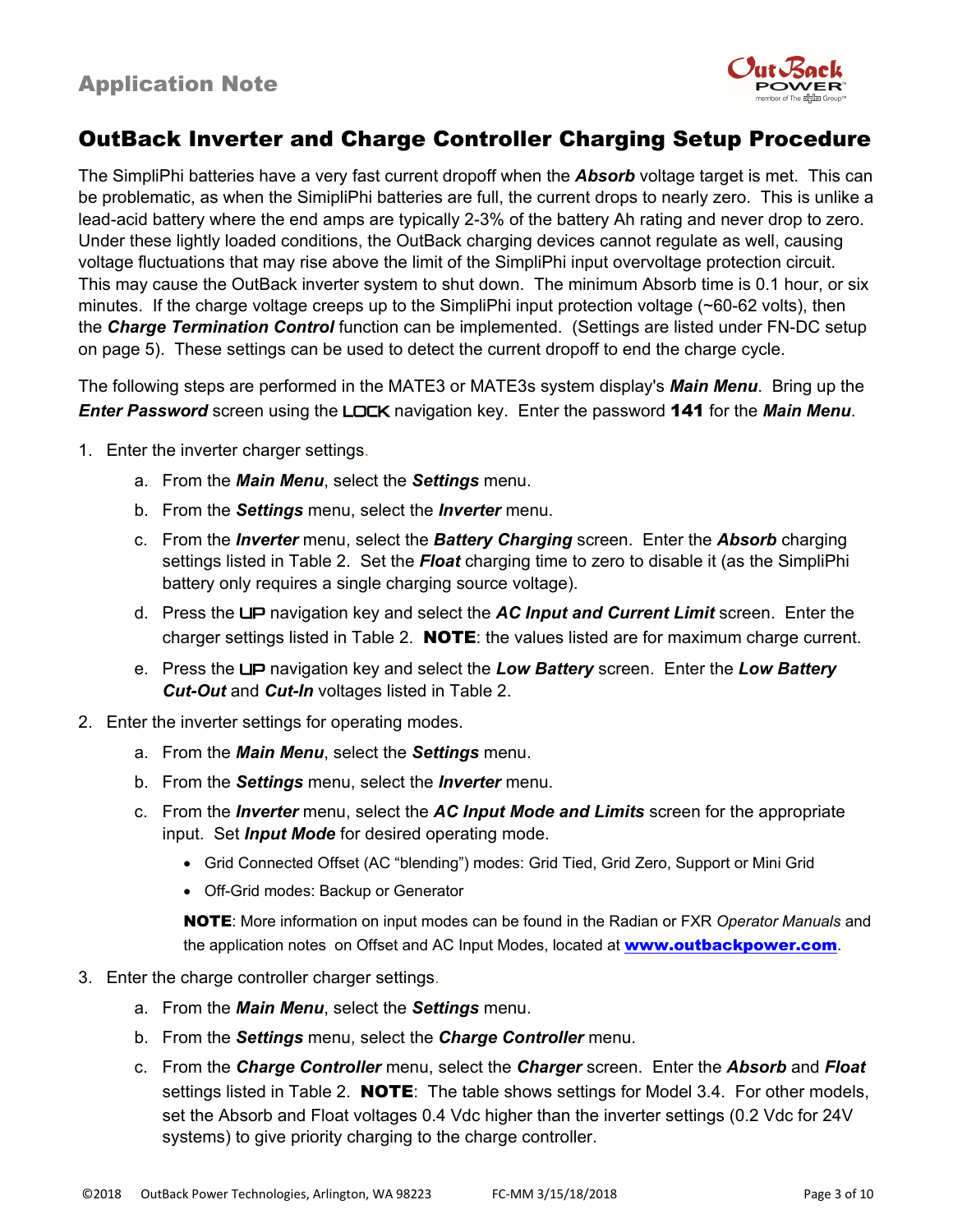

- 4. Enter the charge controller current limits.
	- a. Each charge controller has its own current limit from the maximum setting down to five amps. Typically the charge controller is left to the maximum setting so all available RE is accessible at all times. If for some reason the maximum current from the charge controller output needs to be limited, it can be changed from the default maximum setting on the MATE3 using the following steps.
		- i. From the *Main Menu*, select the *Settings* menu.
		- ii. From the *Settings* menu, select the *Charge Controller* menu.
		- iii. From the *Charge Controller* menu, select the *Charger* screen. Scroll to *Current Limit* and enter the setting *Leave Absorb End Amps* at 0.
	- b. Global Charge Control (GCC) is a MATE3 function that limits the total charge controller current to prevent overcharging of the batteries. For example, if the maximum charging current for a battery bank is 100 Adc, then the maximum current setting for GCC is also set to 100 Adc. If the inverter contributes 50 Adc, then the GCC function in the MATE3 will then limit the total charge controller output to 50 Adc so the total net current to the batteries will be 100 Adc. It is important to note that GCC does not regulate or affect inverter charging at all. It simply factors the inverter current into the equation for the total net current to the battery bank. Also, the GCC uses the charge controller's *Grid Tie Mode* to implement the global current control.

Use the following steps to program the MATE3 for Global Charge Control.

- i. From the *Main Menu*, select the *Settings* menu.
- ii. From the Settings menu, select the *MATE3* menu.
- iii. From the *MATE3* menu, select the *Global Charger Output Control* screen. Change the *Enable* setting to *Y*(es). Enter the desired *Maximum Battery Charge* amps.
- iv. Press the UP navigation key to return to the *MATE3* menu.
- v. From the *MATE3* menu, select the *Grid-Tie Sell* screen. Change the *Enable* setting to *Y*(es).

# OutBack FLEXnet DC Setup Procedure

The FLEXnet DC Battery Monitor (FN-DC) provides three main functions: 1) data logging of shunt information (including daily kWh), 2) charge termination control, and 3) state of charge (SoC). Charge termination control will terminate charging from all OutBack chargers (including inverters and charge controllers) when the FN-DC *Battery Setup* settings of *Charged Voltage* and *Time*, plus the *Charged Return Amps* are all met. Meeting these charge parameters is an indication that the battery is full and charging should stop. This can save wear and tear on the batteries if (for some reason) multiple absorption cycles are initiated with minimal battery discharge. In this case, the charge parameters will probably be met more quickly than the *Absorb* time and can terminate the cycle so the batteries do not become overcharged. Meeting the charge parameters will also set the SoC to 100%.

The *Charged Voltage* setting is typically 0.2 Vdc lower than the lowest charger's Absorb voltage setting. This ensures the parameter is met in case there is a discrepancy between the voltmeters of the charging device and the FN-DC. The time setting is typically about 3-10 minutes depending on the battery.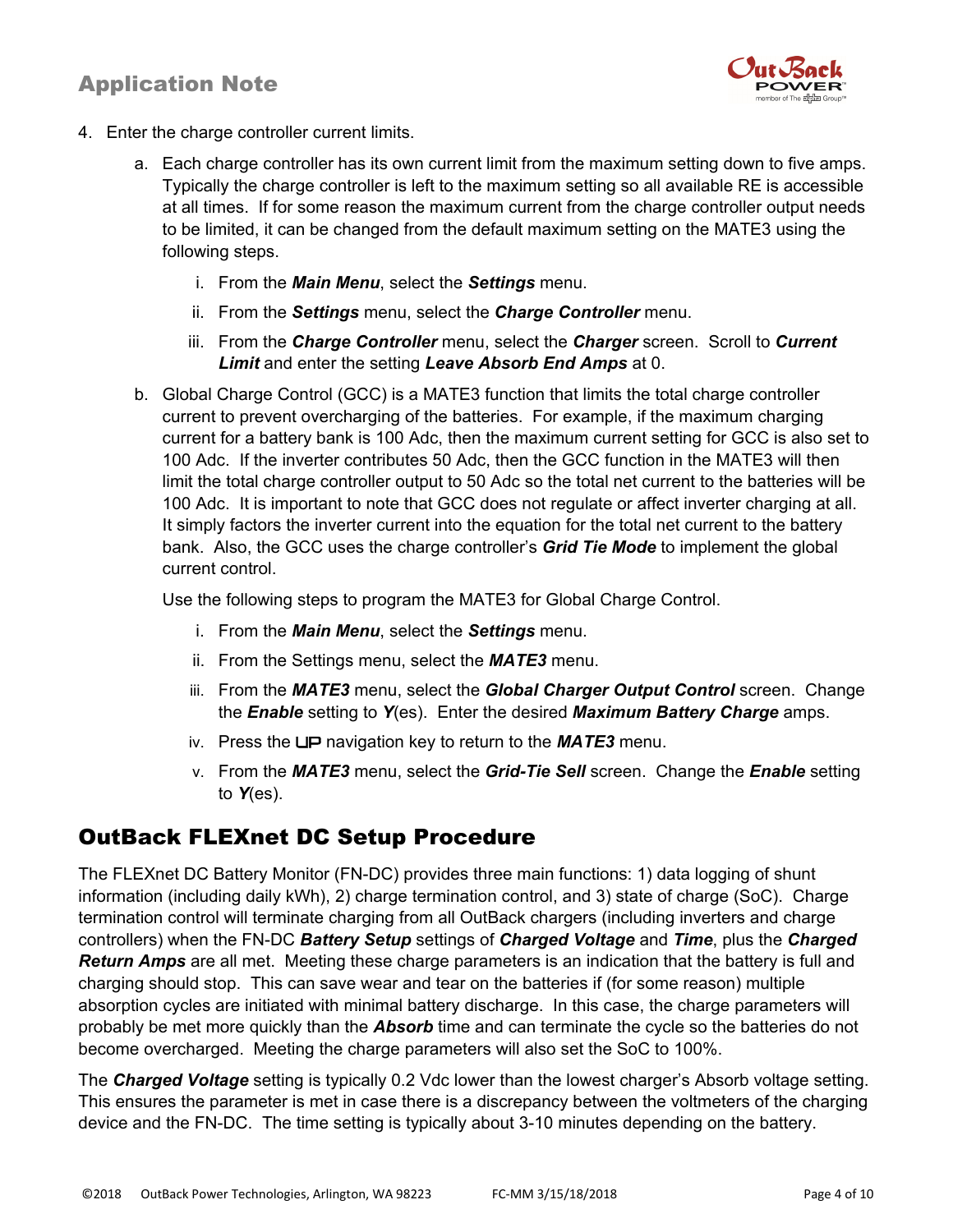

*Return Amps* is typically 2-3% of the battery amp-hours, but should use the settings in Table 2 with the SimpliPhi batteries. The charging current drops off more dramatically when the charging voltage is met.

The FN-DC battery function that measures amps in and out of the battery can only determine SoC after measuring against other factors. These include the *Battery Ah* and the battery *Charge Factor* (BCF) settings. This allows the FN-DC to determine when the battery bank is full. For example, if the batteries are 90% efficient then it would take 100 Ah plus another 10% (10 Ah) to fully recharge a 200 Ah battery bank that had been discharged 50%. In this case, the FN-DC would measure 100 Adc on the discharge, then 110 Adc on the recharge before indicating the batteries are at the point of 100% SoC.

However, a single SimpliPhi 3.4 battery only has 67 Ah. The lowest setting in the FN-DC is 100 Ah. One possibility is to double the apparent battery size to exceed the 100 Ah lower limit. The doubled setting will also prevent the low SoC warning light from coming on if the batteries are mostly or fully discharged. (The FN-DC is programmed for batteries that cannot be discharged as low as lithium ferro phosphate batteries.) Note that this will add a 2x error to the SoC% reading, but the SoC% reading would simply be divided by two to get a more approximate value (while keeping the warnings from coming on and causing undue low battery concerns from the site owner). Also, lowering the *SoC Warning* and the *SoC Error* settings will also keep the SOC warning lights from coming on. These settings are listed in Table 2 and are also discussed on the next page.

In the example of the SimpliPhi 3.4 battery above, the *Battery Ah* would be set at 134, doubling the battery size. The user would need to divide all percentage and amp-hour readings by two.

More information can be found in the FN-DC manual on the OutBack website under

**Products/Communications/FLEXnet DC**, as well as an FN-DC application note under

#### Support/Documents/Tech Notes.

- 1. Enter the FN-DC *Battery Setup* settings in the MATE3.
	- a. Bring up the *Enter Password* screen using the LOCK navigation key. Enter the password 141 for the *Main Menu*. Press the *Settings* selection from the *Main Menu*.
	- b. From the *Settings* menu, select the *Battery Monitor* menu.
	- c. From the *Battery Monitor* menu, select *Battery Setup*.
	- d. On the *Battery Setup* screen, enter the TOTAL battery bank amp-hours in *Battery Ah*.
	- e. Set *Charged Voltage* to 0.2 Vdc lower than the lowest *Absorb* volts setting in Table 2.
	- f. Set *Charged Return Amps* to the value in Table 2.
	- g. Set *Time* to 1 minute.
- 2. Enter the Charge Factor as the battery efficiency. This will be 98% for the SimpliPhi batteries. NOTE: Charge Termination Control is enabled by default in the *FLEXnet DC Advanced Control* menu. There is no need to change the setting unless for some reason it needs to be disabled.
- 3. If the *Grid Tied* function is being used to sell back to the grid, it is possible the battery bank may never see an absorption cycle completed. This is because the inverter's *Sell RE* set point is never exceeded when the charge controller is on during the day. For applications utilizing offset and the *Sell RE* set point, there is a function under the *FLEXnet DC Advanced Control* settings called *Enable Auto Grid-Tie Control*. Changing from the default of *N*(o) to *Y*(es) will disable the *Grid Tied* mode at midnight and not re-enable it until the batteries have been allowed to go through an absorption cycle if necessary.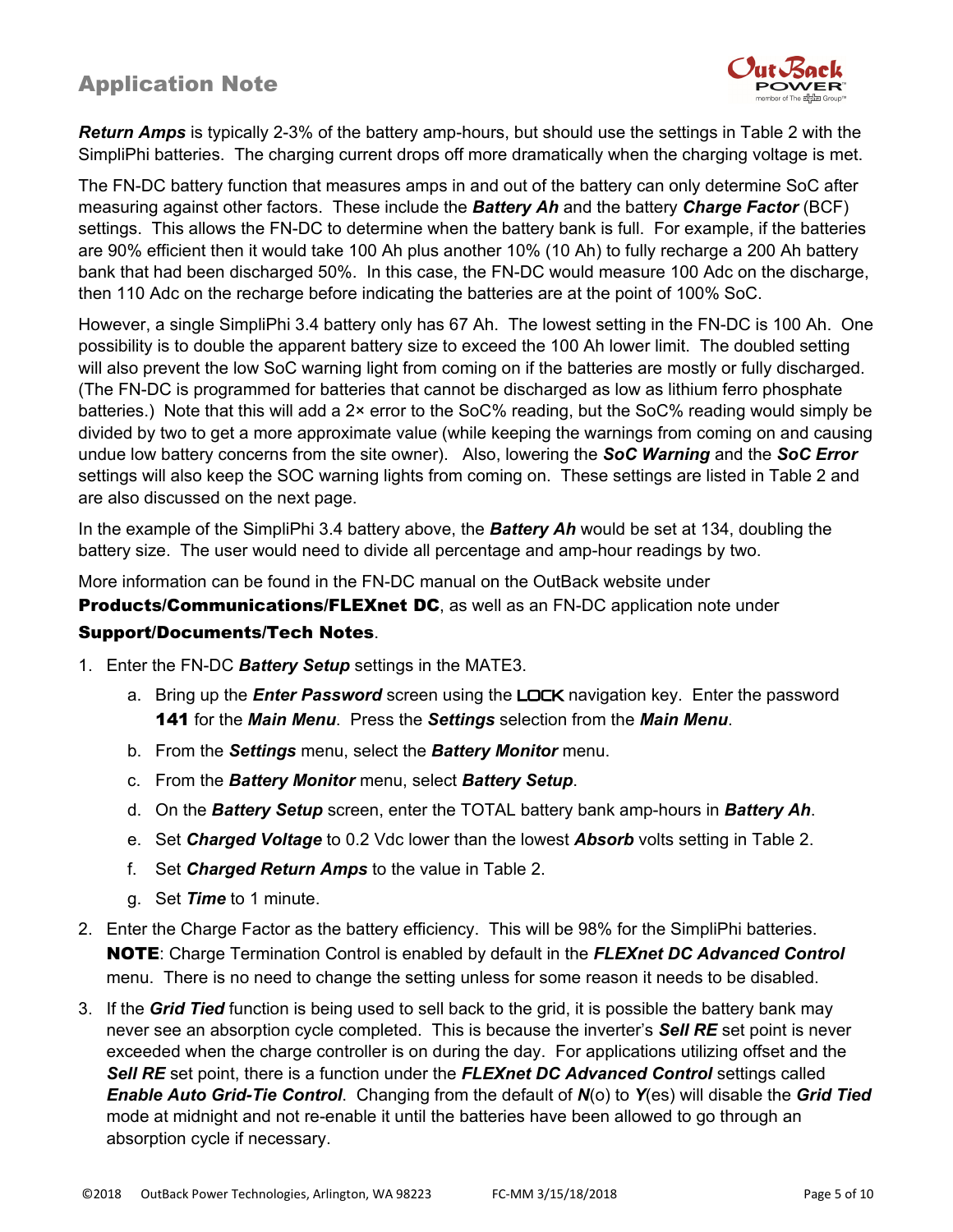

# MATE3 Setup Procedure

The MATE3 monitors the FN-DC for low battery bank SoC and will report a *Low SOC Warning* when the setting is reached. The same is true for the *Critical SOC Warning* when its setting is reached. The default settings of 50% and 60% respectively, are more for lead-acid batteries which are rarely discharged more than 50%. As the SimpliPhi batteries are typically discharged 80% to 100%, these default settings will cause the warning lights and events to activate prematurely. Follow the steps below to reduce the number of warnings and events for the times that the bank is discharged more than 50%.

- 1. Entering SoC warning settings in the MATE3.
	- a. Bring up the *Enter Password* screen using the LOCK navigation key. Enter the password 141 for the *Main Menu*. Press the *Settings* selection from the *Main Menu*.
	- b. From the *Settings* menu, select the *MATE3* menu.
	- c. From the *MATE3* menu, select the *FLEXnet DC Advanced Control* screen. For the *Low SOC Warning*, enter 20% (lowest setting). For the *Critical SOC Warning*, enter 10% (lowest setting).

### Tips and Precautions

If the SimpliPhi batteries are discharged at a fast enough rate, then it is possible to completely discharge the battery before the low battery cut-out (LBCO) is able to stop the inverter from powering loads. If the inverter does not stop drawing power from the battery before LBCO is activated and the battery is fully discharged, then the whole inverter system can shut down.

Inverters with "SA" firmware versions 001.001.006x or higher (that also incorporate enhanced grid protection settings) have an extended LBCO range to 54 Vdc. This is unlike older inverter firmware revisions that have a maximum LBCO setting of 48V. In many cases, the 48 Vdc setting will not be high enough in a fast discharge application.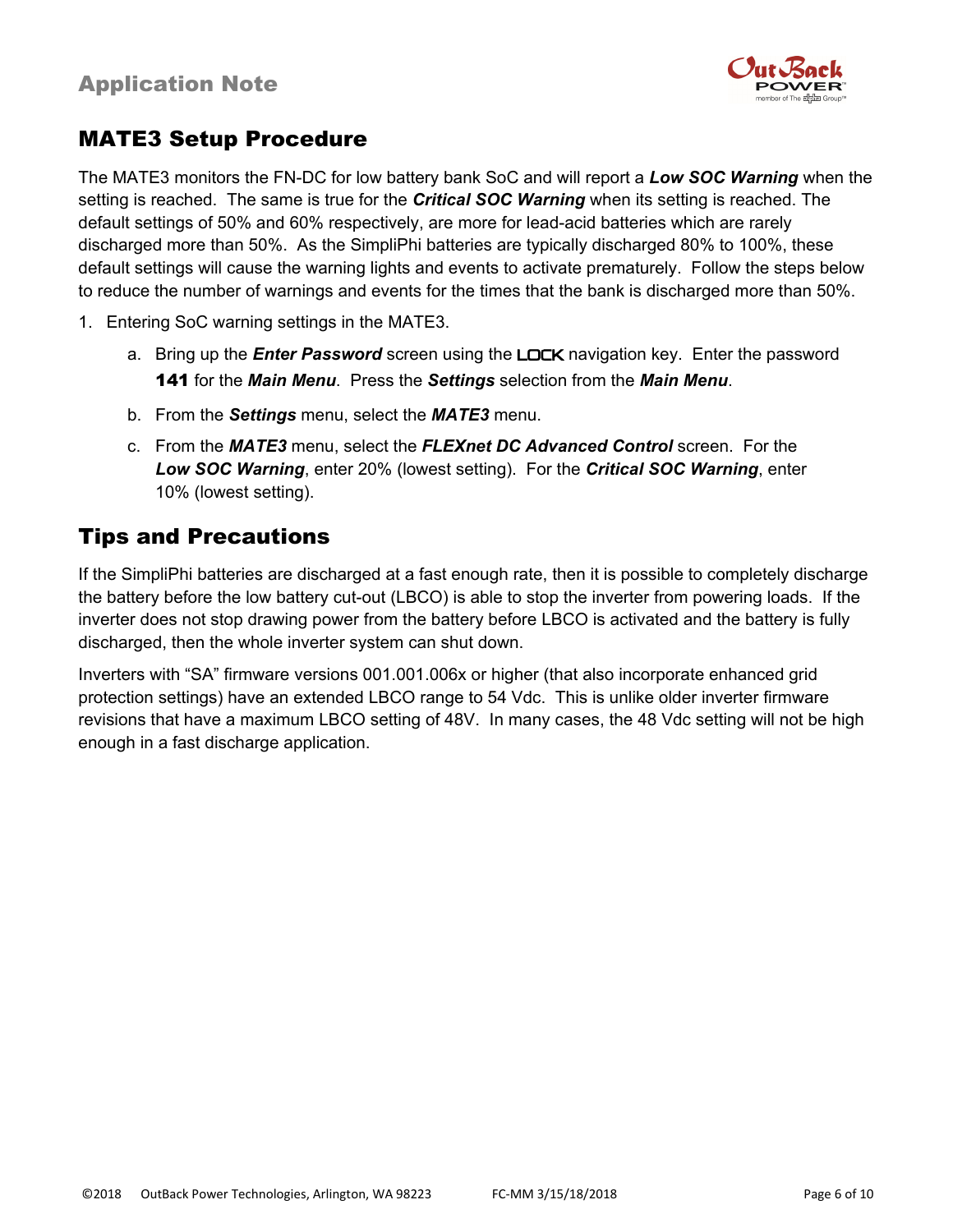



In the discharge curve above, the drop-off below 49 Vdc is very fast. Even with an increased LBCO setting between 49-50 Vdc, it may still not prevent a dead battery condition. The LBCO function only shuts down after a delay of approximately five minutes.

For fast discharge applications that don't have the extended LBCO range, or where even the extended LBCO range is not enough due to the five minute delay, there is another solution. The FN-DC relay can be used to detect the voltage drop-off with little or no delay. The relay contacts can then be connected to the **INVERTER ON/OFF** terminals to turn the inverter off and prevent the batteries from being completely discharged. The settings that have worked under test conditions in the OutBack test lab are listed in Table 2. These can be tailored for the best results for a given application. Connection points are identified in the figure below.

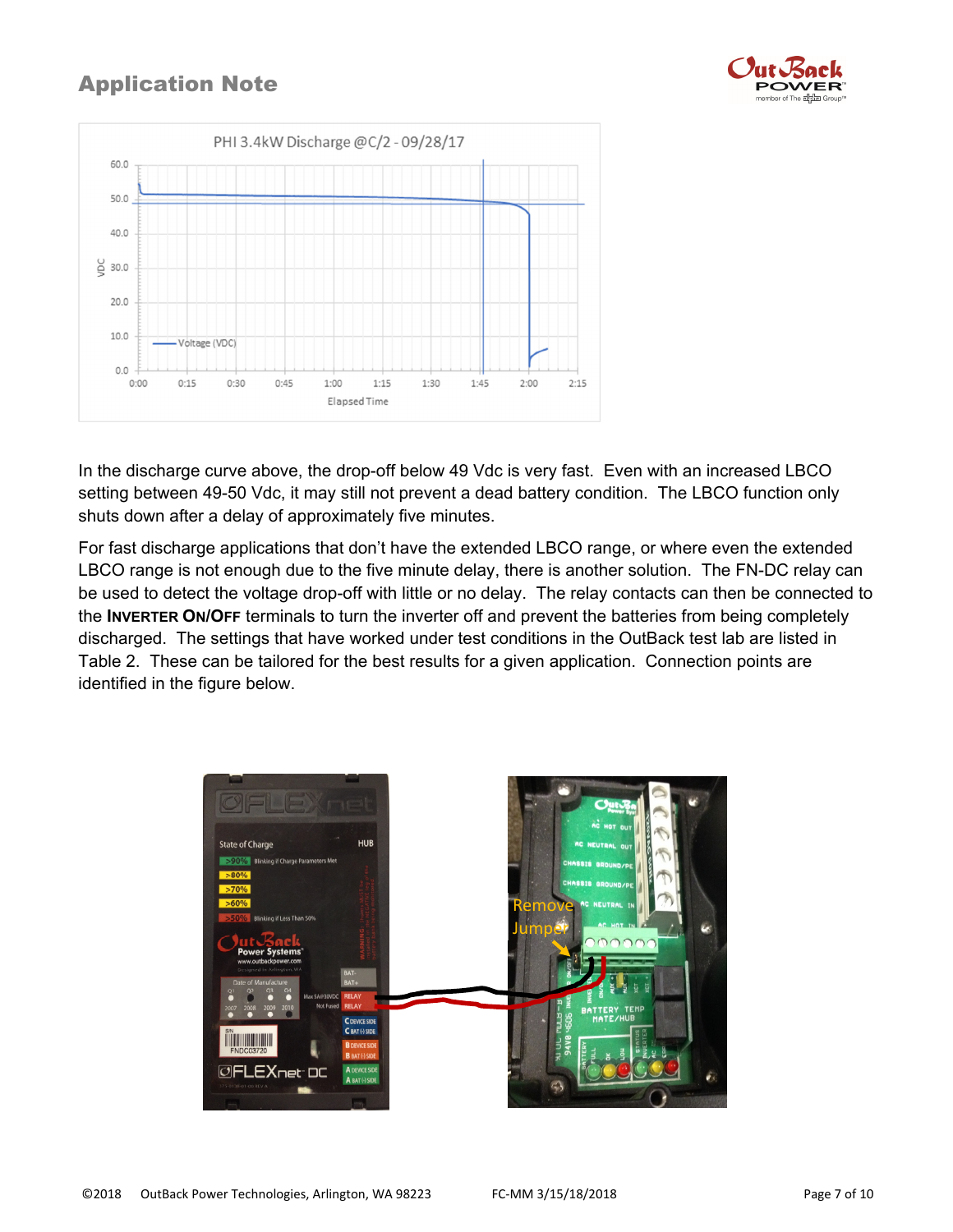

### **Guidelines for Sizing the Inverter and Charging Sources**

SimpliPhi states in their warranty that a C2 charge/discharge rate should not be exceeded, with a recommendation that the battery bank be greater than twice the kW load. This is illustrated in the examples below.

The calculations assuming: Battery rated power =  $Bat_{kWh}$ Inverter power full load =  $Inv_{kW}$ Maximum battery charge current =  $I<sub>BatChrgMax</sub>$ PV charge controller maximum =  $I_{PVChraMax}$ Recommended minimum number of batteries to optimize solar harvesting =  $B_{#}$ Discharge equation:  $B_{\#Inv} \geq Inv_{KW} / Bat_{KWh}$ Charge equation:  $B_{\text{#PV}} \geq I_{\text{PVChrgMax}}/I_{\text{BatChrgMax}}$ 

### **Inverter Power Battery Bank Sizing**

To optimize the battery bank and protect against over-discharge (voiding the battery warranty) the battery bank should be sized at least 2x the kW rating of the inverter.

If:

- Inverter is rated at 8kW
- Battery is rated at 3.5kWh
- Therefore, C/2 load is 1.75kW

 $B_{\#} \geq 8$ kW/1.75kW = 4.5

So a properly sized battery bank would have a minimum of 4 batteries. This insures no greater than C/2 battery load.

### **PV / Charge Controller Battery Bank Sizing**

To optimize solar harvesting a properly sized battery bank should be able to accept the maximum PV charge current.

Refer to the PHI battery max continuous charge current specification which may differ from C/2 depending on model. Then divide the max charge controller output by the maximum battery charge current to determine the minimum number of batteries required to optimize PV.

Example:  $B_{\text{#PV}} \geq IPV_{ChrgMax} / I_{BatChrgMax}$ 

If:

- Maximum battery charge current = 34A
- PV Charge controller max = 80A

 $B_{\text{HPV}} \geq 80A/34A = 2.35$ 

So a properly sized system would have a minimum of 3 batteries. This maximizes the use of available PV while insuring the batteries are never stressed by overcharging.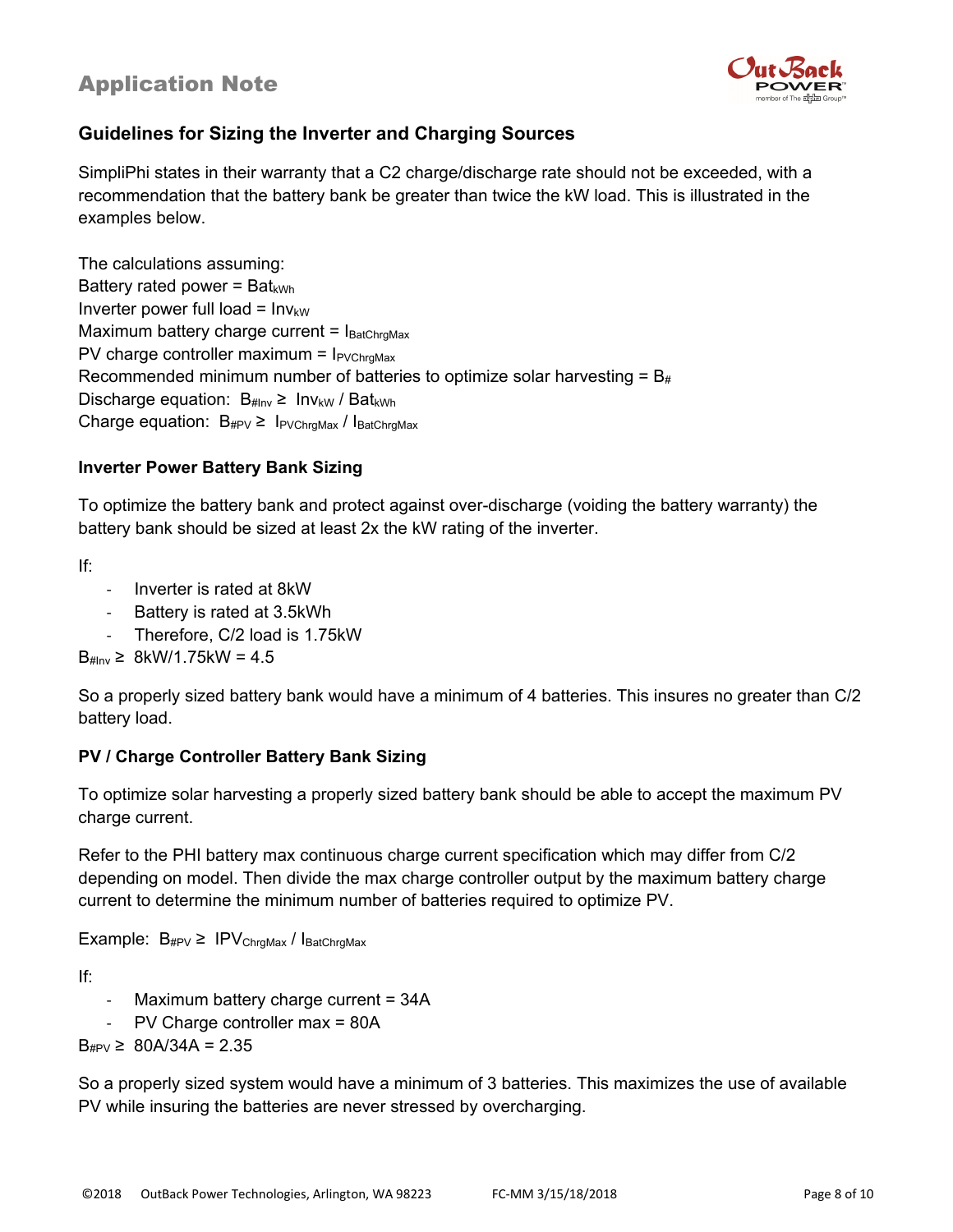

**Additional Warning:** Both the SimpliPhi model 3.4 and 3.5, 24V and 48V batteries **\*must not\*** be connected in series under any circumstance, or the BMS may be damaged. SimpliPhi has a different BMS for series connected batteries.

NOTE: The OutBack Remote Temperature Sensor (RTS) should never be used with SimpliPhi LFP Batteries. Temperature compensation will exceed the battery charging parameters.